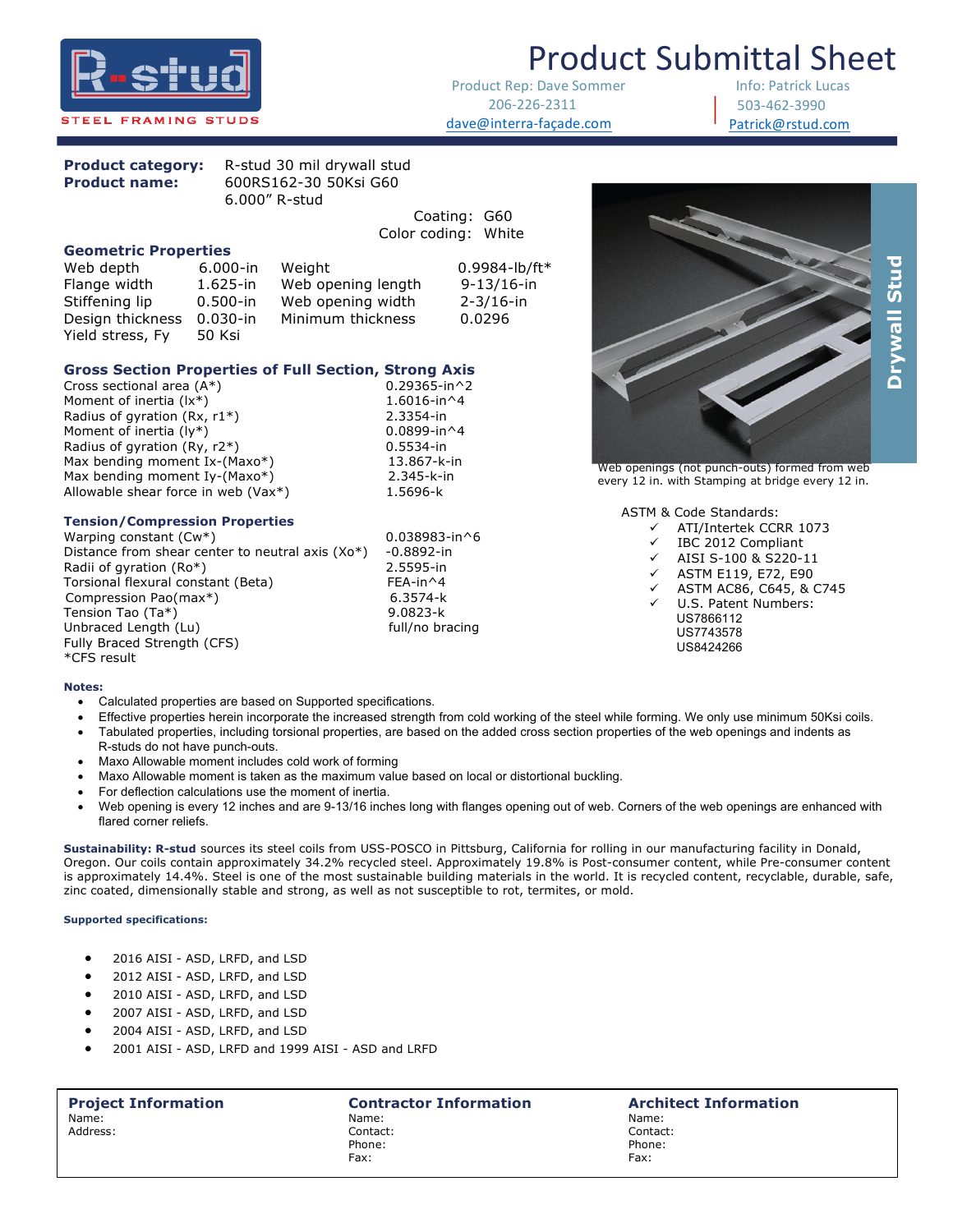

## **Product Submittal Sheet**

Product Rep: Dave Sommer 206-226-2311 dave@interra-façade.com

Info: Patrick Lucas 503-462-3990 Patrick@rstud.com

### **Product category:** Non load bearing drywall **Product name:** 600RS162-30 6" x 1-5/8" R-stud

### **600RS162-30 50Ksi G60 Limiting Wall Heights.**

| Spacing<br>(inches) | 5 psf   |        | $7.5$ psf |        |        | 10 <sub>psf</sub> |        |        |        |
|---------------------|---------|--------|-----------|--------|--------|-------------------|--------|--------|--------|
|                     | L/120   | L/240  | L/360     | L/120  | L/240  | L/360             | L/120  | L/240  | L/360  |
| 12                  | 45'4"   | 36'1'' | 31'4''    | 39'7'' | 31'5'' | 27'5''            | 35'11" | 28'7"  | 24'11" |
| 16                  | 41'2''  | 32'7'' | 28'9"     | 35'11" | 28'8"  | 24'10"            | 32'8"  | 25'11" | 22'8"  |
| 24                  | 35'11'' | 28'10" | 24'11"    | 31'6'' | 25'1'' | 21'9''            | 28'9"  | 22'7'' | 19'11" |

Composite Table Notes:

• Allowable composite limiting heights were determined from AC86-2012 testing by Intertek Testing / Architectural Testing, Inc.

 

• The composite limiting heights tables provided above are based on a single layer of Type X gypsum board from the following manufacturers, American, CertainTeed, Georgia Pacific, National, PABCO, and USG.

• They gypsum is to be applied full height in the vertical orientation to each stud flange and installed in accordance with ASTM C754-2004 using a minimum of No. 6 Type S Drywall spaced as listed below:

• Screws spaced a minimum of 16 inches on-center to framing members spaced at 12 or 16 inches on-center.

• Screws spaced a minimum of 12 inches on-center to framing members spaced at 24 inches on-center.

• No fasteners are required for attaching the stud to the track except as detailed in ASTM C754-2008

### **600RS162**





**Project Information**<br>
Name: **Name:** Name: **Name:** Name: **Name: Name: Name: Name: Name: Name: Name:** Name: Name: Name: Address: Contact: Contact: Phone: Phone: Phone: Phone: Phone: Phone: Phone: Phone: Phone: Phone: Phone: Phone: Phone: Phone: Phone: Phone: Phone: Phone: Phone: Phone: Phone: Phone: Phone: Phone: Phone: Phone: Phone: Phone: Phone: Phone: Phone: Phone

Fax: Fax: